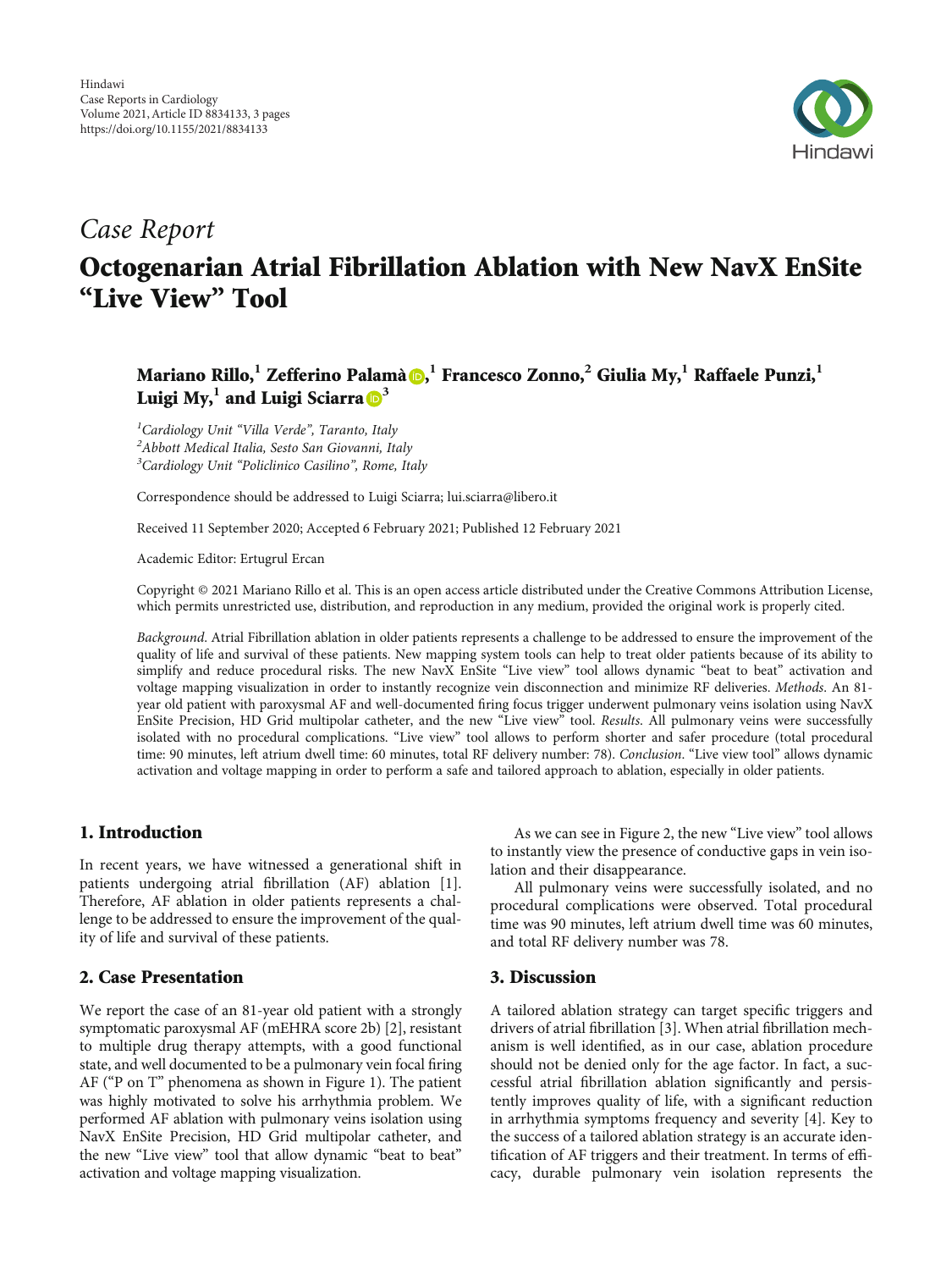<span id="page-1-0"></span>

Figure 1: "P on T" phenomena as AF trigger during catheter positioning (I-II-V1-V6: ECG lead; CS: coronary sinus decapolar diagnostic catheter tracings; ABL: bipolar ablation catheter tracings).



Figure 2: "Live view" tool allows to instantly view the presence of conductive gaps in vein isolation and their disappearance. Beat to beat activation map visualization (1 to 10), EGMs recordings show PV signal disappearance during ablation (HD grid in vein ostium during ablation).